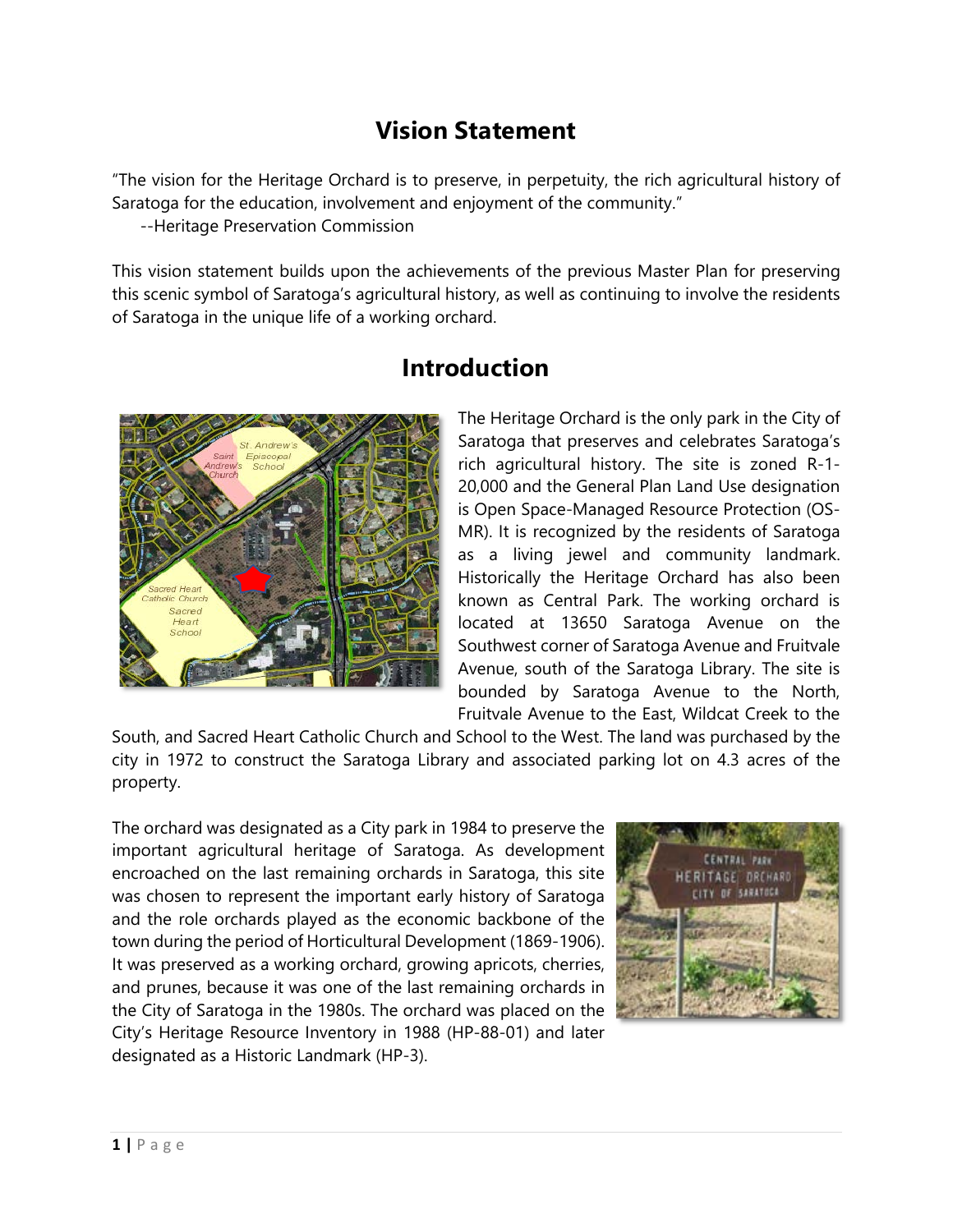Today, the Saratoga Heritage Orchard proudly stands as one of the last historic orchards in the Santa Clara valley. While the Open Space and Conservation Element of the City's General Plan continues to preserve the orchard under Parks and Outdoor Recreation, Goal OSC-3, Saratoga residents savor the orchard's beautiful setting, abundant fruit trees, community trail and annual Blossom Festival celebration. With an updated Heritage Orchard Master Plan, residents will benefit from new opportunities to participate in the preservation of this historic site.



With the assistance of David Gates and Associates, the Heritage Preservation Commission (HPC) created a Master Plan in 2001 that addressed: orchard preservation, educational opportunities, maximizing the views of the orchard, minimizing intrusion of site improvements, maintaining the orchard, and implementing a tree adoption program.

In March of 2019, the City Council asked the HPC to update the 2001 Master Plan for the Heritage Orchard. The HPC immediately began researching information, which included site

visits to Heritage Orchards located in surrounding cities. The commission toured the Saratoga Heritage Orchard with the current Orchardist and the Community Development Director. They also held meetings with the Public Works Director and the Orchardist regarding orchard production and maintenance.

The information contained in this report includes the history, vision, objectives and accomplishments of the 2001 Master Plan, key issues faced today and recommendations for updating the Heritage Orchard Master Plan for the continued success and protection of the Heritage Orchard using the best practices and standards of care used in the industry.

This Master Plan is a working document which provides the community and its partners a guideline for operations, maintenance and development of the Heritage Orchard, while minimizing disruption and safeguarding the existing unique character and health of the orchard.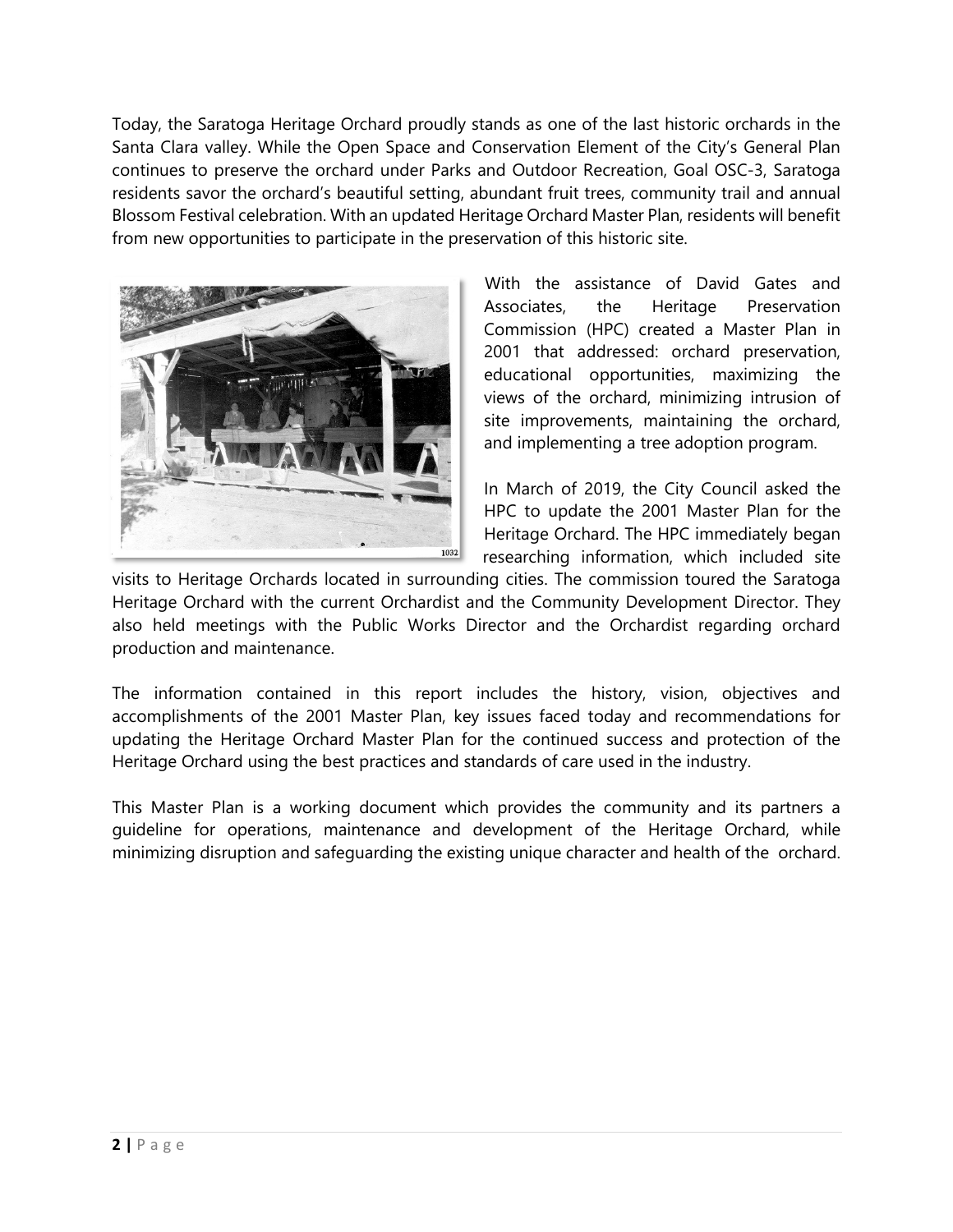## **History**

Santa Clara Valley consists of most of Santa Clara County and a small portion of San Benito County. The valley, named after Mission Santa Clara, was known as the "Valley of Heart's Delight" from 1890 to the 1950s because of its high concentration of fruit orchards.

The Heritage Orchard site was originally part of Quito Rancho. In the 1880s it was owned by the Marian family. The site was purchased by FC Cox in the 1920s, who farmed apricots and prunes for 30 years. In the 1950s, the land was owned and farmed by three generations of the Seagraves family.



In 1900, Edwin Sidney (Everlasting Sunshine) Williams organized a citywide celebration when the two-year drought ended and called it the Blossom Festival. Wanting people to enjoy the blossoms of the orchards, invitations were issued as far away as San Francisco. Hundreds of attendees responded on foot, by stage, and by train. The day was filled with a parade, food, games, and a blossom and garden tour. Each succeeding year, the event grew in popularity with 20,000 attending one year. Due to its initial success, the Blossom Festival was held each year until WWII.

At one time, the Santa Clara Valley produced one third of the world's prunes. Saratoga had its share of contributions during this time, including Glen Una, the largest prune ranch, the Blossom Festival which ran for forty-one successive years, and inventions like the prune dipper by Luther Cunningham, whose company became FMC. The valley was the largest fruit producing and packing region in the world, with thirty-nine canneries. Innovations in the areas of planting, drying, canning, and care of fruit flourished.

After WWII, as men and women returned from the war, high tech firms were attracted to California. Orchards were removed to make room for homes and factories, and in the 1960s the Valley of Heart's Delight became known as Silicon Valley.

In 1972, the City of Saratoga bought 11.3 acres to build the Saratoga Library. In 1973, the City purchased 4.2 more acres, and in 1977, an additional 2.6 acres were purchased.

In 1988, the City approved the Department of Parks and Recreation Primary Record (DPR) survey written by the HPC and placed the orchard on the Heritage Resource Inventory. The DPR is a standard survey form used by the State of California's Department of Parks & Recreation. This DPR referred to the site as Central Park Orchard. In 1986, a small sign was placed calling the land Central Park/Heritage Orchard. After that, the public began to use the name Heritage Orchard when referring to the site.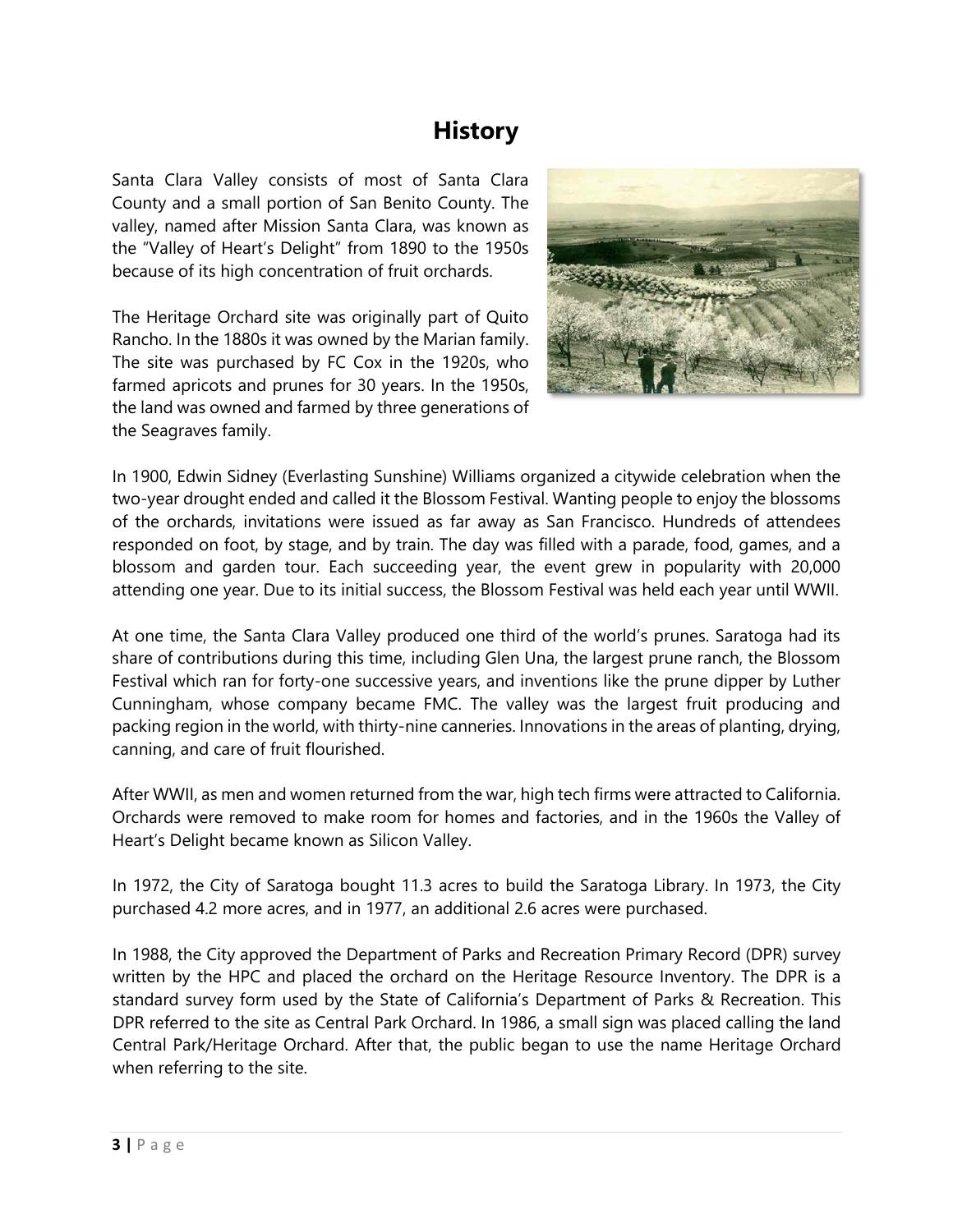As land began to be developed, builders looked to use the Heritage Orchard for other purposes, including soccer fields, a gymnasium, and more. The community was opposed to these new uses, and they voted in favor of preserving the orchard as a piece of living history. In October of 2000, the City Council adopted Resolution No. 00-049 to block changes to the orchard, with the expectation that the orchard would be "maintained in perpetuity."

The original Master Plan was then prepared by the HPC and David Gates & Associates before it was approved by the City Council in 2001. On April 3, 2002, the City Council approved Resolution 02-021 to remove specific trees from the orchard. In 2005, a gravel trail was added through the orchard connecting City Hall with the Saratoga Library. The trail has been used extensively by Redwood Middle School students.

Between 2000 and 2007, the orchard was the site for the Mustard Fair. In 2013, the festival resumed and was renamed the Blossom Festival in honor of the original festival's name in 1900. The festival continues to this day as the community celebrates and draws visitors from all over the valley. If an agricultural structure is added to the site in the future, it will complete the setting of a typical orchard of the 1900s.

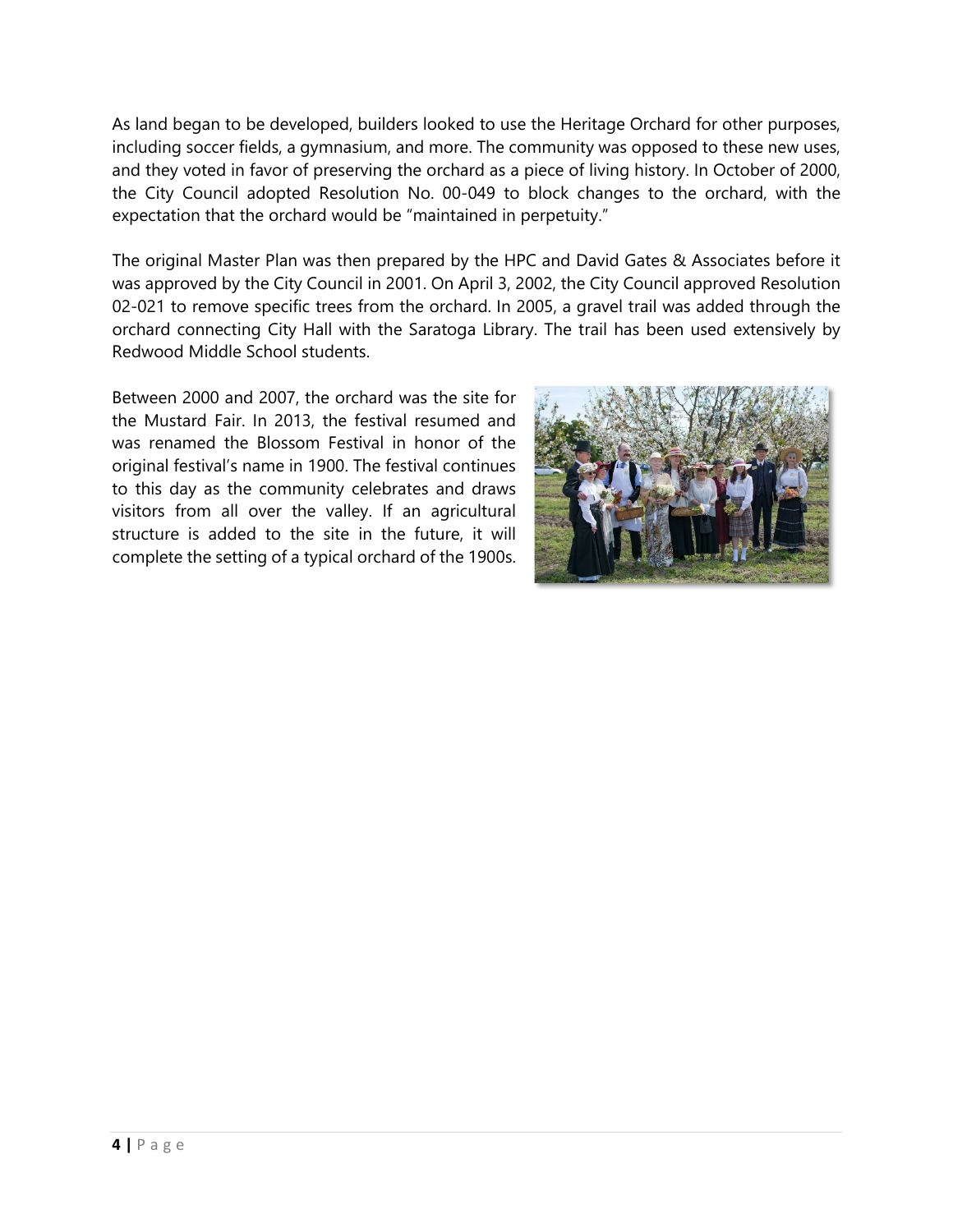# **Review of 2001 Master Plan**

The 2001 Heritage Orchard Plan provided an overview of the history and makeup of the Central Park Heritage Orchard, as well as guidelines for renovating the orchard and recommendations for its future use. The Plan included six goals:

- 1. Preserve the orchard as a functioning agrarian entity or enterprise.
- 2. Provide educational opportunities to learn about agricultural history in the area and orchard management and operations.
- 3. Maximize views of the orchard from the surrounding area to ensure the orchard is an important part of the community's image.
- 4. Minimize intrusion of site improvements into the orchard that may disrupt orchard maintenance operations or impact the 'natural appearance' of the orchard.
- 5. Ensure the orchard is maintained in optimum health by implementing necessary orchard maintenance and replacement programs.
- 6. Implement a Tree Adoption Program.

In the 2001 Master Plan, the HPC recommended the City replace any dead or declining trees. The Master Plan called for the immediate replacement of 298 trees that were either dead or missing and 154 that were declining. At the time the Master Plan was created, the Heritage Orchard included some native oaks and other, non-orchard trees. The HPC recommended the City retain these trees due to their historic relationship to the orchard, noting that only "orchard trees" (fruit) would be planted in the future.

The HPC expressed concern for the impact of pedestrian traffic through the orchard and recommended that any pedestrian paths be "hard-packed, dirt paths" that would be created and maintained on a yearly basis.

The HPC recommended a spray irrigation system be developed in a "disking pattern" between the tree rows. It was recommended that the system not only make use of the local metered water, but also explore the creation of a sustainable well system that included a "booster pump or holding tank system." It was determined that a feasibility test would be needed to confirm the viability of a well at this site.

The following four HPC recommendations were not implemented, but are still recommended for accomplishment as soon as possible:

- 1. Construct an orchard maintenance/educational program "barn" on the eastern portion of the site.
- 2. Promote community involvement.
- 3. Implement a Tree Adoption Program.
- 4. Install a prominent sign at the corner of Fruitvale and Saratoga Avenues, to identify the location of the Heritage Orchard.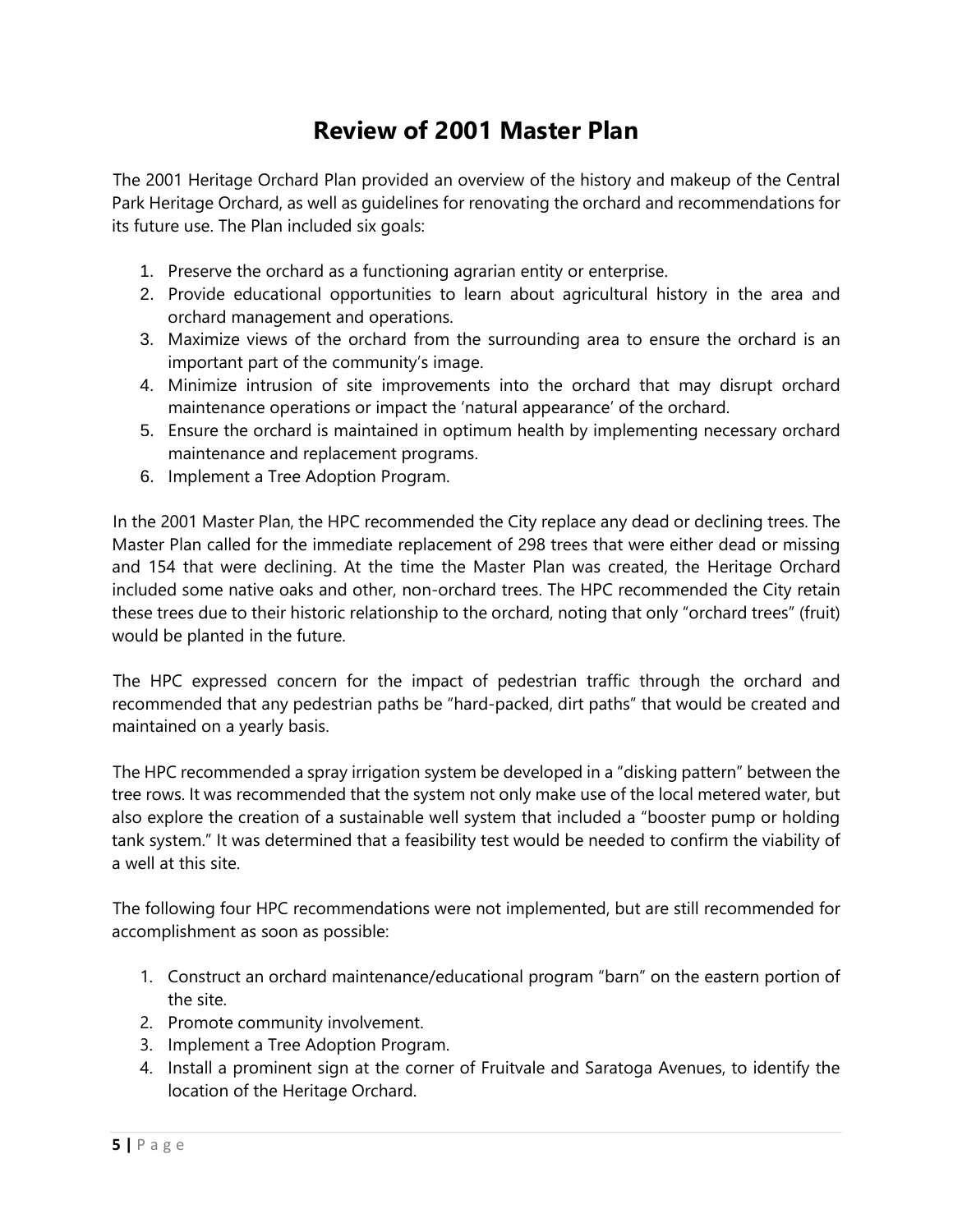The proposed Master Plan of 2001 implementation was divided into two phases:

- Phase One: Several capital improvements, including the removal of dead/declining trees, determining the feasibility of a well, and designing an irrigation system.
- Phase Two: Planting bare root trees, constructing a well, and installing an irrigation system.

# **2001 Master Plan Accomplishments**

- 1. Provided a Master Plan documenting objectives.
- 2. Preserved the orchard through City Council resolution.
- 3. Created a pedestrian path connecting City Hall with the Library.
- 4. Installed a permanent irrigation system in the orchard.
- 5. Installed a well with a booster pump for irrigation water supply.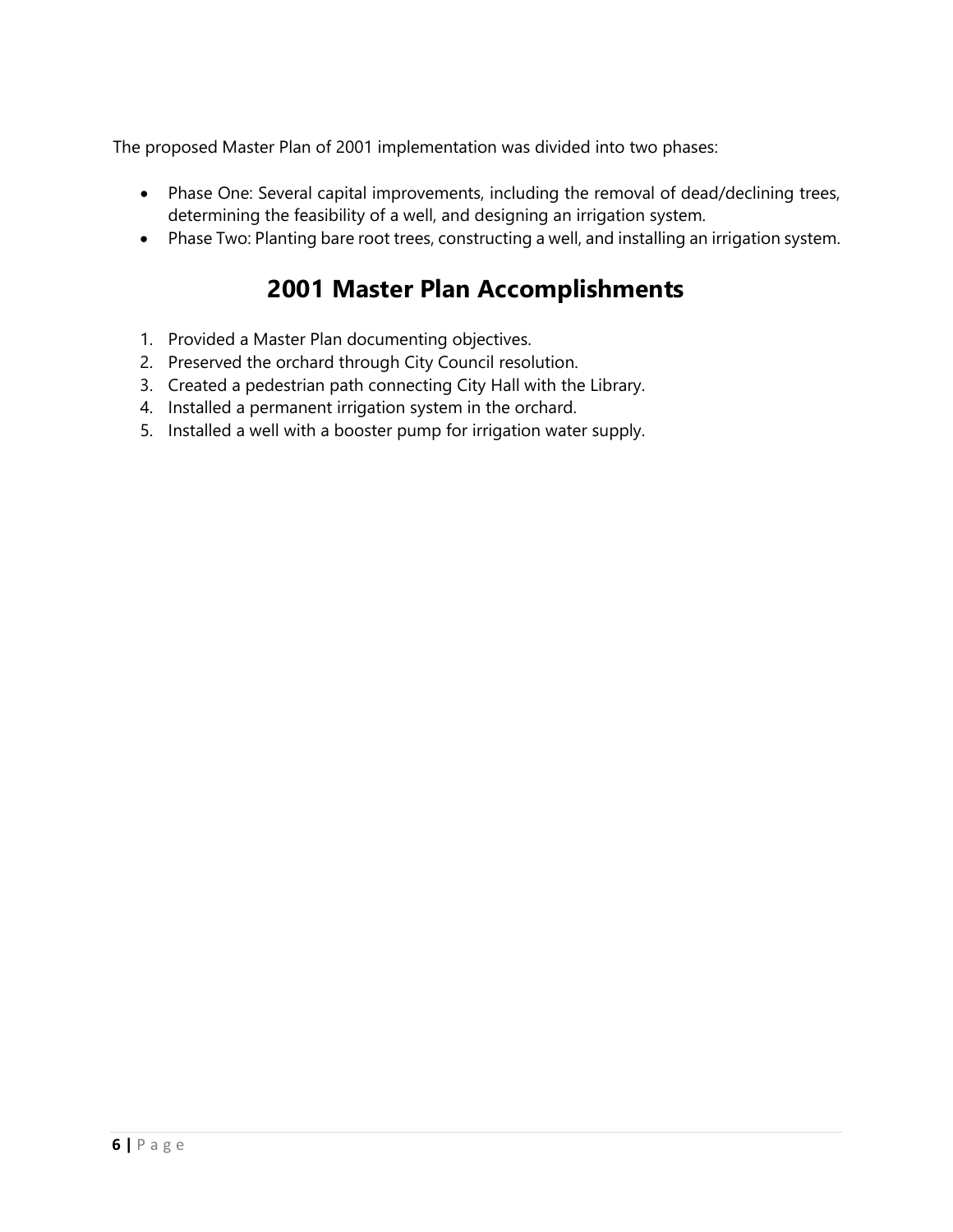# **Objectives of the updated 2020 Orchard Master Plan**

#### **Preserve & Protect**

- 1. Preserve the 13.9-acre orchard as a working, productive orchard to engage and educate the community on Saratoga's agricultural heritage.
- 2. Protect the orchard in perpetuity.
- 3. Provide guidelines for the proper stewardship and best agricultural practices of the orchard.

#### **Maintain**

- 1. Maintain and improve the orchard's optimum health.
- 2. Ensure there is minimal intrusion of the site and orchard when improvements are made to ensure no disruption to orchard maintenance and little impact on the orchard's natural appearance.
- 3. Maximize views of the orchard from the surrounding area to ensure the orchard is an important part of the community image.

#### **Educate**

- 1. Encourage and provide educational opportunities and events for others to learn about the agricultural history of the area and pursue avenues for community involvement.
- 2. Install prominent signage on the corner of Saratoga Avenue and Fruitvale Avenue, as well as signage within the orchard.
- 3. Incorporate an agricultural structure(s) for community education and engagement.

#### **Outreach**

- 1. Develop an outreach program to surrounding communities with heritage orchards in order to share ideas.
- 2. Foster and encourage a network program with other heritage orchards, orchard preservation programs.
- 3. Generate interest through social media and conventional media outlets.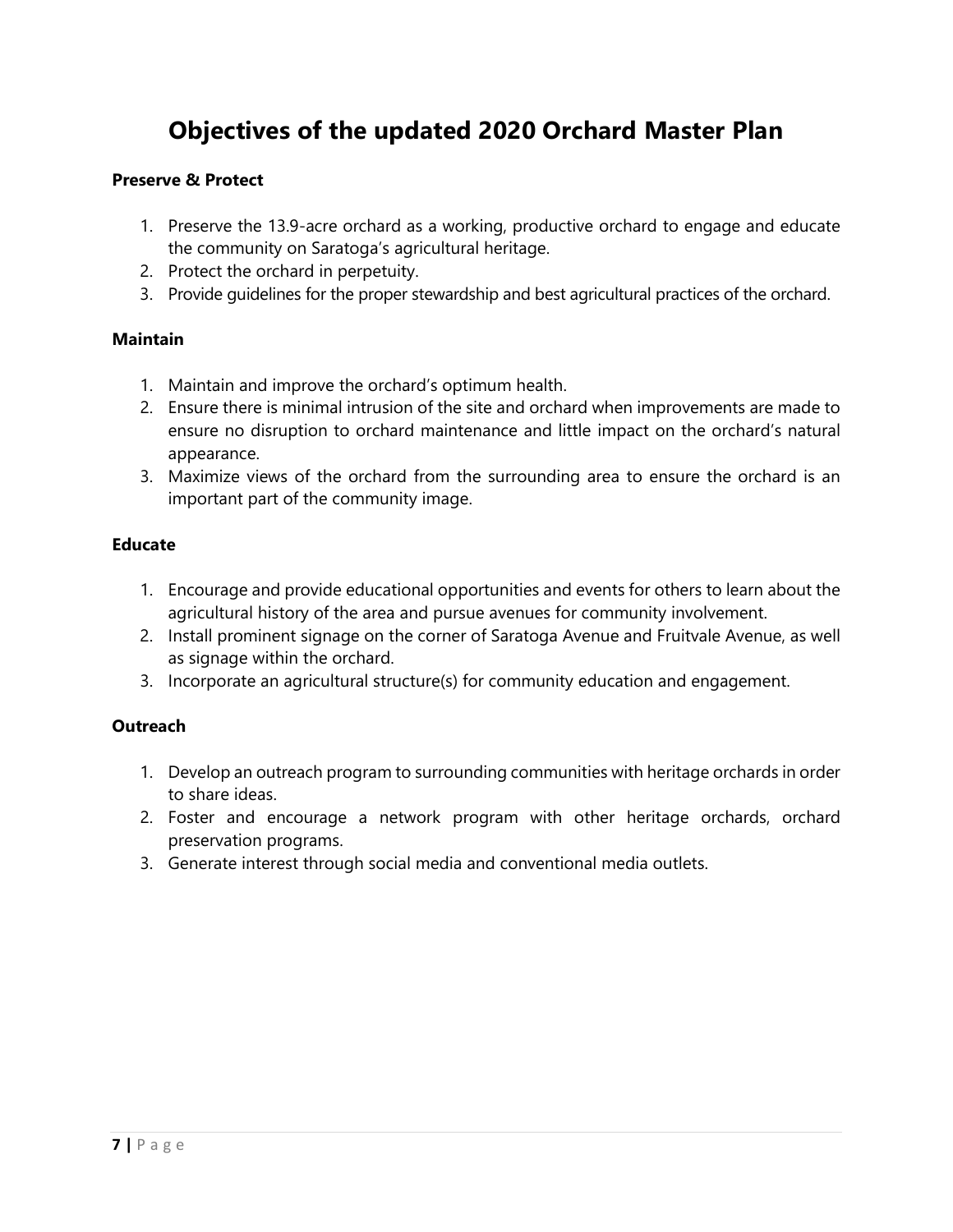# **Existing Conditions, Issues, and Assumptions**

#### **Preservation of the Orchard**

- Existing Conditions: The Heritage Orchard is the only park in the City of Saratoga that preserves and celebrates Saratoga's rich agricultural history. The site is zoned R-1-20,000 and the Land Use designation is Open Space-Managed Resource Protection (OS-MR).
- Issues: The public has limited knowledge of the orchard and is not engaged in its preservation. The City of Saratoga General Plan makes no mention of the Heritage Orchard Master Plan and there is a need to explore additional legal protections to ensure preservation of the orchard.
- Assumptions: The orchard will be secured for future generations. There will be outreach programs and events, such as the Blossom Festival, to engage the public and gain their continued appreciation of the land usage and history.

#### **Size and Use of the Orchard**

- Existing Conditions: The orchard is composed of approximately 13.9 acres and consists of fruit trees.
- Issues: Any use, such as educational opportunities, community events, marketing efforts, and campaigns, could impact the health of the trees and the harvesting and distribution/sale of the fruit.
- Assumptions: Decisions to place structures in the orchard, or community uses of the orchard, will consider the impact these changes might have on the current health or the future number of trees in the orchard. The site survey will be updated to represent the boundary and trees within the orchard.

#### **Inventory of Trees**

- Existing Conditions: Approximately 958 fruit trees grow in the orchard, consisting of 618 apricot, 255 prunes, and 85 cherry trees. There are spaces for another 384 trees. The orchardist recommends planting 274 apricots and 110 prunes. There are some mature coast live oak trees growing among the fruit trees.
- Issues: The non-orchard, oak trees and other tree types may provide habitat for wildlife in the area. These non-orchard trees may be threatening the health of the fruit-bearing orchard trees.
- Assumptions: When a non-orchard tree dies or needs to be removed, it will be replaced with an orchard tree. The City will continue annual thinning and caring for all non-orchard trees.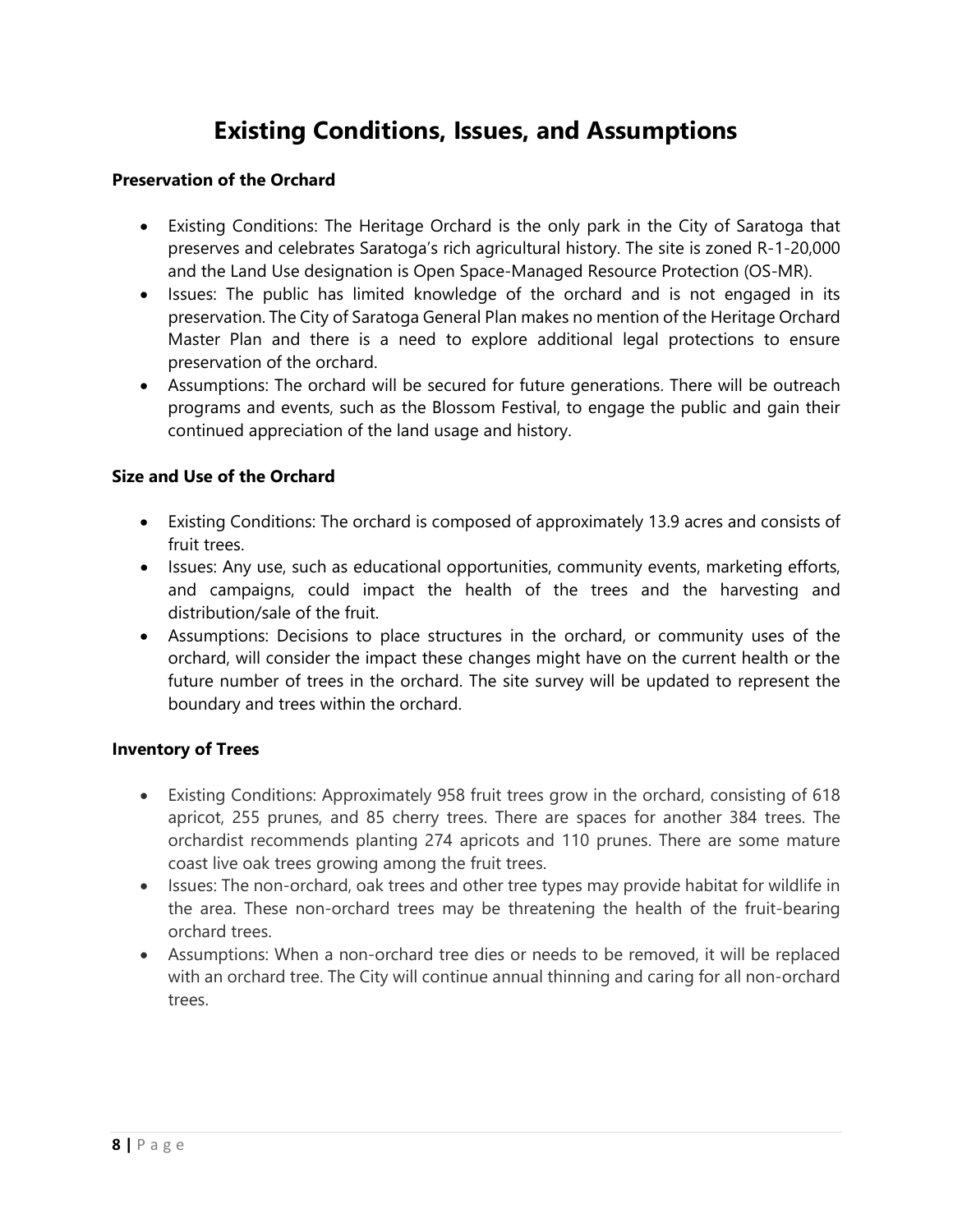#### **Irrigation**

- Existing Conditions: There is currently a well in the orchard which is used to irrigate the trees. An above-ground sprinkler system is also installed.
- Issues: The current system is inadequate.
- Assumptions: An updated irrigation system will be installed, such as a system to support the new soil building strategy.

#### **Climate and Air Quality**

- Existing Conditions: Due to climate change, the area will continue to see warmer days and drier conditions.
- Issues: Air quality is a concern, for both trees and visitors.
- Assumptions: Climate and air quality will be considered when planning for the continued health of the trees and when timing educational activities and events in the orchard.

#### **Soil Conditions**

- Existing Conditions: The soil in the orchard is Sandy Loam soil. Weeds are managed with mowing and manual weed whacking.
- Issues: The quality of the soil in the orchard is impacted by climate, human and animal interactions, fertilizers, water, and conservation efforts.
- Assumptions: An evaluated and annually updated maintenance plan will be implemented and followed.

#### **Pathways**

- Existing Conditions: There is currently one path of travel into the orchard, from the southern corner of the orchard at Fruitvale Avenue, to the library.
- Issues: The current path, along with any additional paths taking visitors to a future structure, may impact the health of the orchard.
- Assumptions: Pedestrian paths in the orchard will have minimal impact on the natural appearance of the orchard and will not interfere with maintenance.

#### **Wildlife and Domesticated Animals**

- Existing Conditions: The existing orchard provides a habitat for a variety of local wildlife, including coyotes, deer, bobcats, raccoons, skunks, opossums, birds, squirrels, and gophers.
- Issues: Wildlife can cause problems for the trees and their fruit.
- Assumptions: Proper precautions will be used to deter unwanted wildlife at all times with an ongoing abatement plan. Signs will be placed to support the City's requirement for pets to remain on a leash.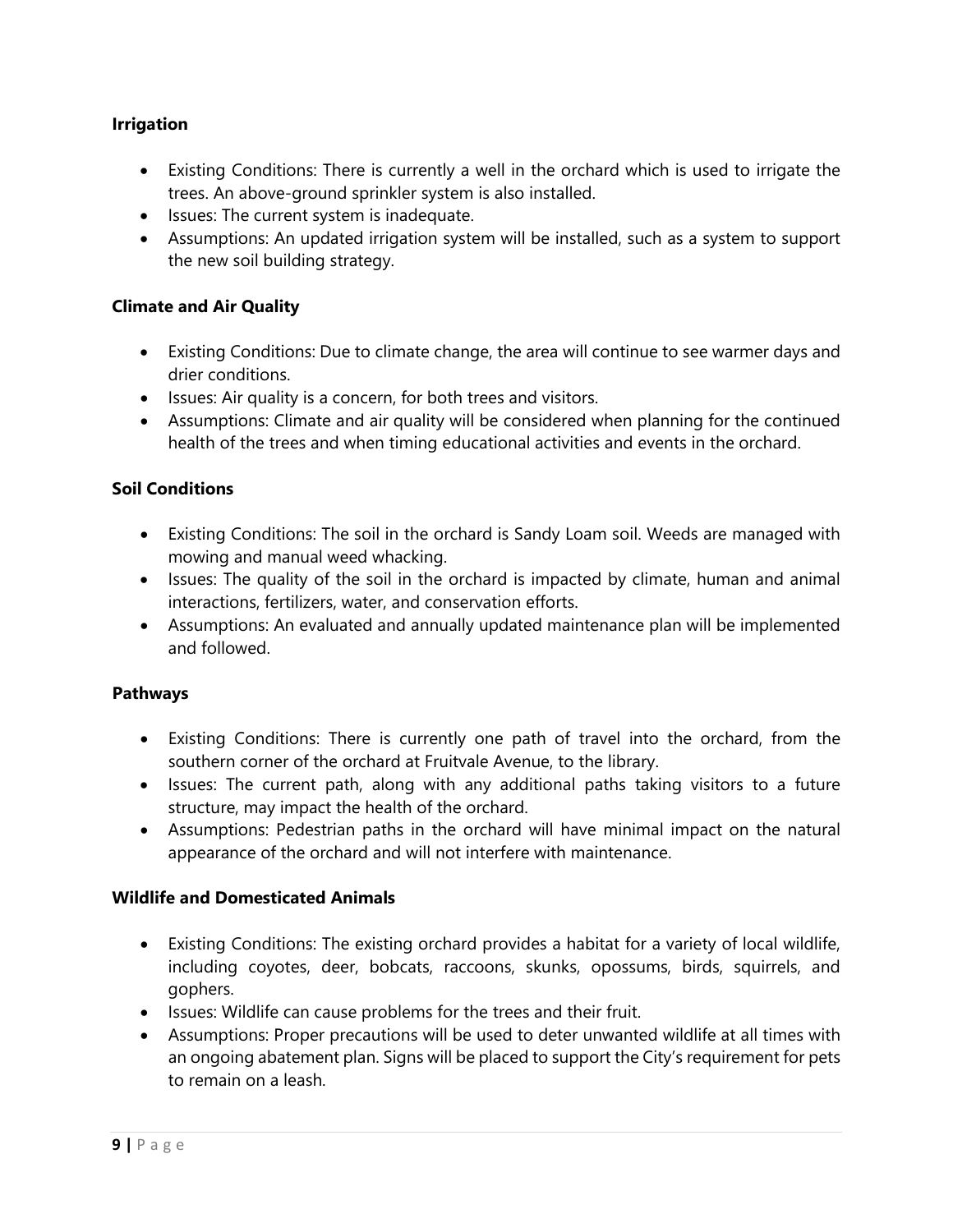#### **Security**

- Existing Conditions: The orchard is not fenced.
- Issues: When fruit is removed by pedestrians from the orchard, it decreases the amount of fruit available and could cause damage to the trees. People walking off the paths and taking the fruit could damage the trees and the soil.
- Assumptions: Programs and signage will be introduced to educate the public on the best practices of harvesting the fruit.

#### **Adjacent Properties**

- Existing Conditions: The site is bounded by Saratoga Avenue to the North, Fruitvale Avenue to the East, Wildcat Creek to the South, and Sacred Heart Catholic Church and School to the West.
- Issues: Any increased community involvement in the orchard could impact the surrounding properties.
- Assumptions: A communication network with the adjacent properties will be adopted to ensure there are no event date conflicts.

#### **Structures**

- Existing Conditions: Currently, there are no structures for educational programs in the orchard.
- Issues: The addition of a structure may impact the number of trees in the orchard.
- Assumptions: With the addition of an appropriate agricultural structure, programs could be incorporated to promote education and the engagement of the community. Any structure will be placed in such a way as to minimize impact on orchard trees.

#### **Utilities**

- Existing Conditions: There are no public utilities in the orchard.
- Issues: There are no public restrooms, other than those found in the library. People attending educational events will need restroom facilities. There is currently no drinkable water in the orchard for visitors participating in educational activities or events held in the orchard.
- Assumptions: If an agricultural structure is added, there may eventually be public restrooms and utilities brought to the structure to support this addition. The HPC expects those managing the placement of any utility lines (water, sewer, electrical, etc.) will be mindful of the location so they will not impact the success and operations of the orchard.

#### **Signage**

• Existing Conditions: One small sign is located in the orchard with the name "Central Park Heritage Orchard".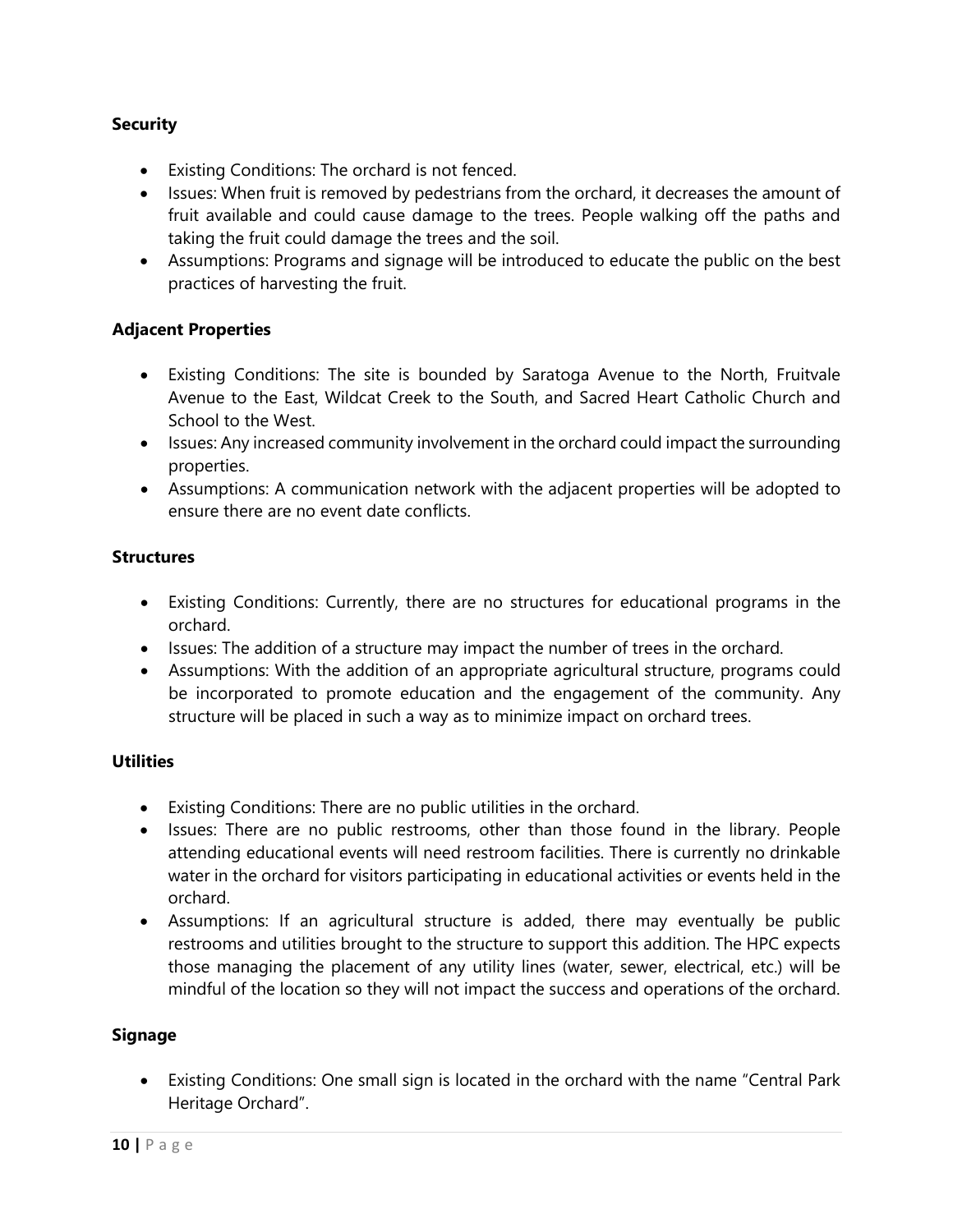- Issues: There is not adequate signage within the orchard.
- Assumptions: Prominent signage will be added to the orchard educating the public on the history of the orchard and pet requirements.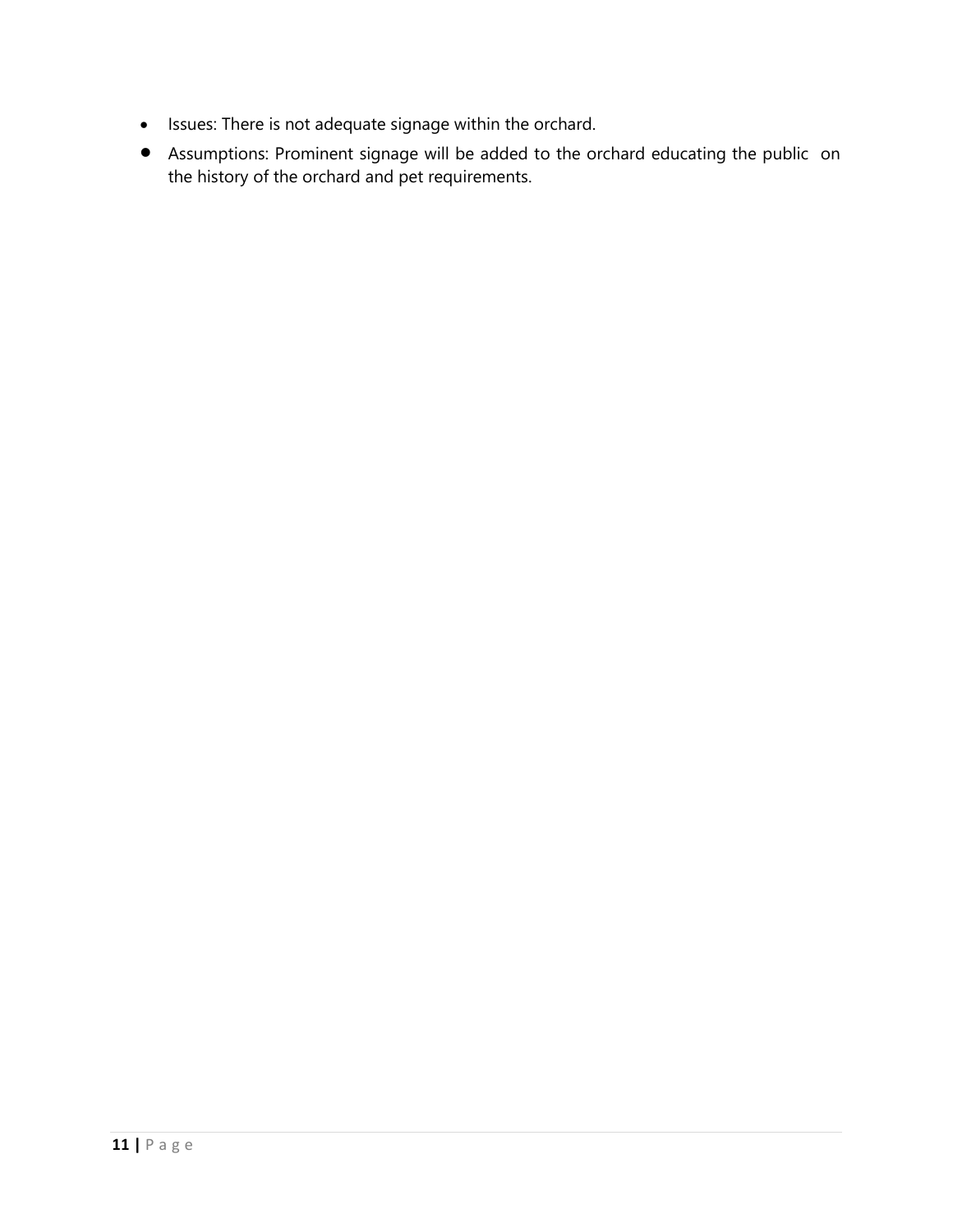# **Orchard Care and Maintenance**

Yearly Tasks by Month

| <b>Task</b>        | Jan | Feb         | <b>Mar</b> | Apr | <b>May</b>  | Jun | Jul | Aug          | <b>Sept</b> | Oct | <b>Nov</b> | <b>Dec</b>  |
|--------------------|-----|-------------|------------|-----|-------------|-----|-----|--------------|-------------|-----|------------|-------------|
| Prune<br>Plums     | X   | $\mathsf X$ |            |     |             |     |     |              |             |     |            |             |
| <b>Plant Trees</b> | X   |             |            |     |             |     |     |              |             |     |            |             |
| Spray trees        |     | X           | X          |     |             |     |     |              |             | X   | X          |             |
| Thin               |     |             |            | X   |             |     |     |              |             |     |            |             |
| Apricots           |     |             |            |     |             |     |     |              |             |     |            |             |
| Harvest            |     |             |            |     |             | X   | X   |              |             |     |            |             |
| Apricots           |     |             |            |     |             |     |     |              |             |     |            |             |
| Inspect            |     |             |            | X   | X           |     |     |              |             |     |            |             |
| Plums              |     |             |            |     |             |     |     |              |             |     |            |             |
| Prune              |     |             |            |     |             |     | X   | $\mathsf{X}$ |             |     |            |             |
| Apricots           |     |             |            |     |             |     |     |              |             |     |            |             |
| Harvest            |     |             |            |     |             |     |     | X            |             |     |            |             |
| Prunes             |     |             |            |     |             |     |     |              |             |     |            |             |
| Prune              |     |             | X          |     |             |     | X   |              |             |     |            |             |
| Cherries           |     |             |            |     |             |     |     |              |             |     |            |             |
| Harvest            |     |             |            |     | $\sf X$     | X   |     |              |             |     |            |             |
| Cherries           |     |             |            |     |             |     |     |              |             |     |            |             |
| Sow Cover          |     |             |            |     |             |     |     |              |             |     |            |             |
| Crop               |     |             |            |     |             |     |     |              | $\mathsf X$ |     |            |             |
| Routine<br>Tasks*  | Χ   | $\sf X$     | X          | X   | $\mathsf X$ | X   | X   | X            | $\sf X$     | X   | X          | $\mathsf X$ |

\* Routine Tasks (ongoing) –

• Remove dead or diseased trees

• Gopher and Ground Squirrel Trapping- weekly

• Irrigation checks- weekly

• Mowing/weed whacking- every 4-6 weeks (depending on cover crop)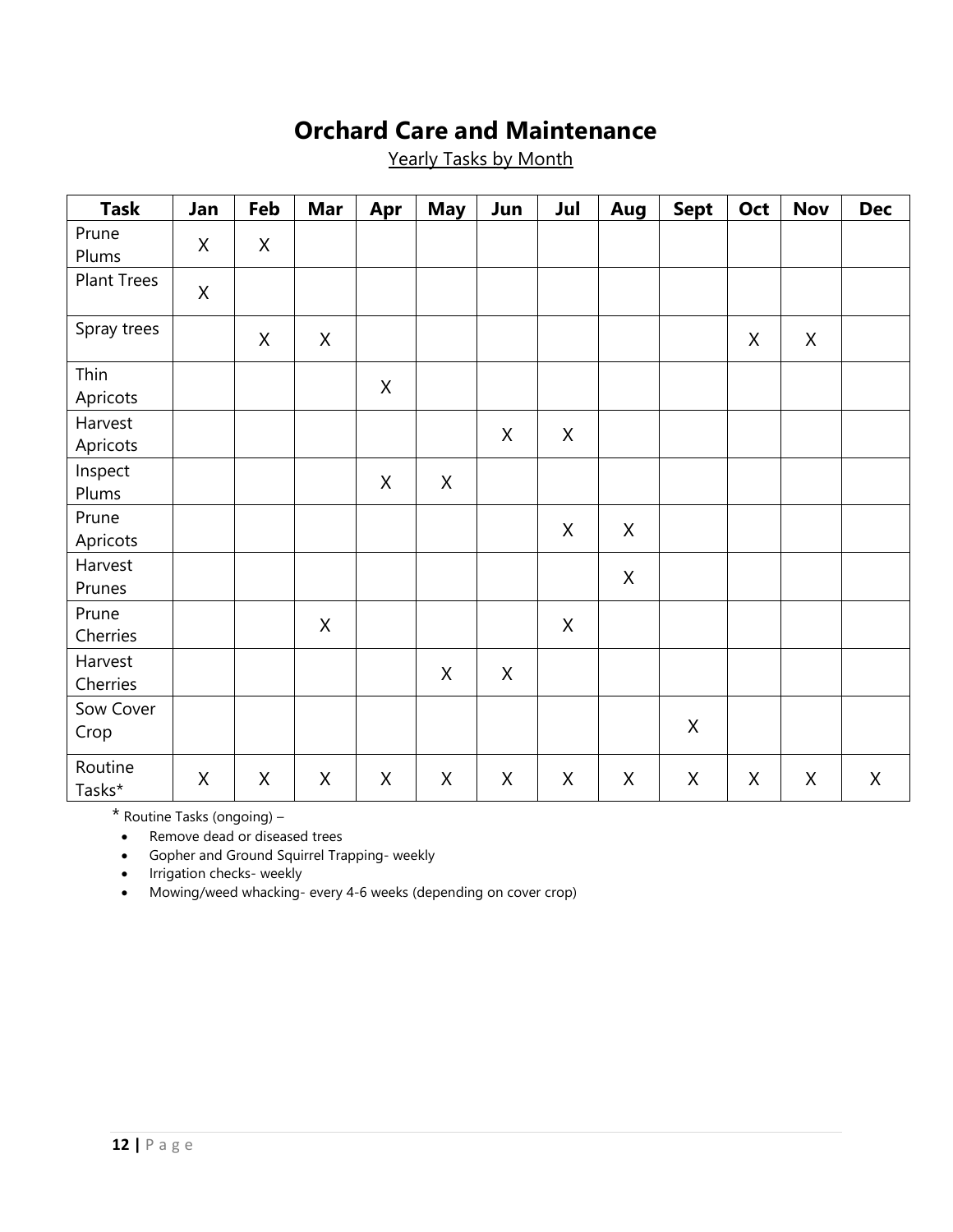### **Orchard Preservation Plan**

A primary objective of the management of the Heritage Orchard is the preservation of the orchard in perpetuity. The HPC has also determined that the highest level of protection to preserve the Heritage Orchard in perpetuity requires an amendment to the original City Council resolution that includes a legal land survey showing the boundaries of the orchard.

The original City Council Resolution No. 00-049, adopted by the Council on October 4, 2000, noted that the orchard "should be maintained in perpetuity for the



enjoyment of generations to come." However, the resolution did not specifically reference the necessary land boundaries, an official survey, acreage, or elements of the orchard.

In order to further ensure the protection of the orchard and provide important addenda to the Master Plan, it is recommended that the City of Saratoga commission updated boundary, topographic and intensive level historic surveys of the Heritage Orchard.

It is advised and imperative that the City Council issue an amendment to Resolution No. 00-049 that references the updated land surveys. The reference would ensure that none of the documented, surveyed orchard site would be vulnerable to sale or boundary limitation by future City Councils or adverse consequences due to actions by others. With the goal of protection in perpetuity in mind, it is strongly advised that an attorney review the options and documents, affording the strongest legal wording for the amended resolution.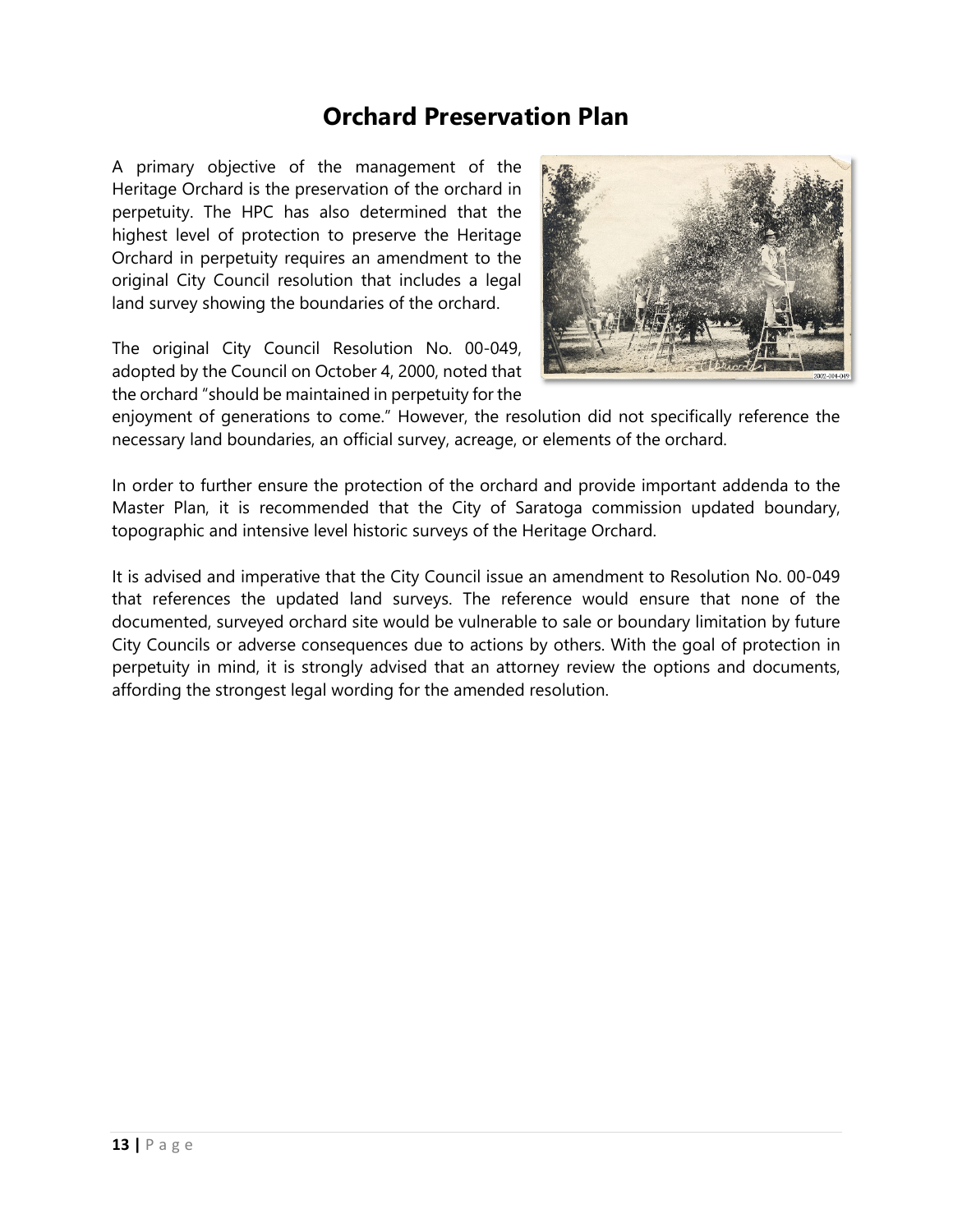## **Recommendations for Implementation**

#### **Orchard Care & Maintenance**

- 1. Implement the orchard preservation plan using best agricultural practices.
- 2. Create a program to manage wildlife that may threaten trees.
- 3. Replace all dead/diseased trees accordingly.
- 4. Request City staff work with the orchardist to prepare quarterly reports and provide tours to the HPC regarding the health of trees based on annual orchard maintenance tasks, numbered tree records, new trees to be planted, and projects, such as new irrigation systems.
- 5. Implement a tree numbering system to keep better records on each tree and to assist when an "Adopt a Tree Program" is initiated.
- 6. Update the irrigation system.
- 7. Maintain existing paths and add paths in a mindful manner, especially if a new structure is installed, to ensure the health of the trees is not threatened.
- 8. Request Orchardist to work with the City to implement best management practices that ensure the health and longevity of the orchard through optimum orchard maintenance, tree replacement programs, and an accessible database that provides documentation of ongoing as well as planned maintenance and projects.
- 9. The Orchardist should provide quarterly reports to the HPC on the status of the Orchard.
- 10. Comply with the City's Integrated Pest Management (IPM) plan for weed and pest control.
- 11. Introduce soil nutrients and fertilization when testing shows that it is necessary to properly care for the trees. A safe and effective weed control program should be utilized accordingly.
- 12. Ensure pedestrian access through the orchard will be limited to hard-packed, dirt paths created by dragging or rolling a disked area to create an even smoother surface. Paths will need to be recreated each year.
- 13. Periodically review and update policy and plans relevant to the care of the Orchard.
- 14. Seek out grant opportunities for building soil, providing habitats as part of the Integrated Pest Management (IPM) program and irrigation repair/improvements.

#### **Signage & Orchard Name**

- 1. Install permanent signage with appropriate lighting on the corner of Saratoga Avenue and Fruitvale Avenue and at the corner on Saratoga Avenue closest to the Warner Hutton House.
- 2. Provide signage within the orchard related to history, education, pet requirements, etc.
- 3. Recommend that the City officially rename the park "Heritage Orchard" for consistency. Remove the existing sign that reads "Central Park" and save for a future historic display.

#### **Education and Community Outreach**

1. Create educational and community outreach programs that engage the community in the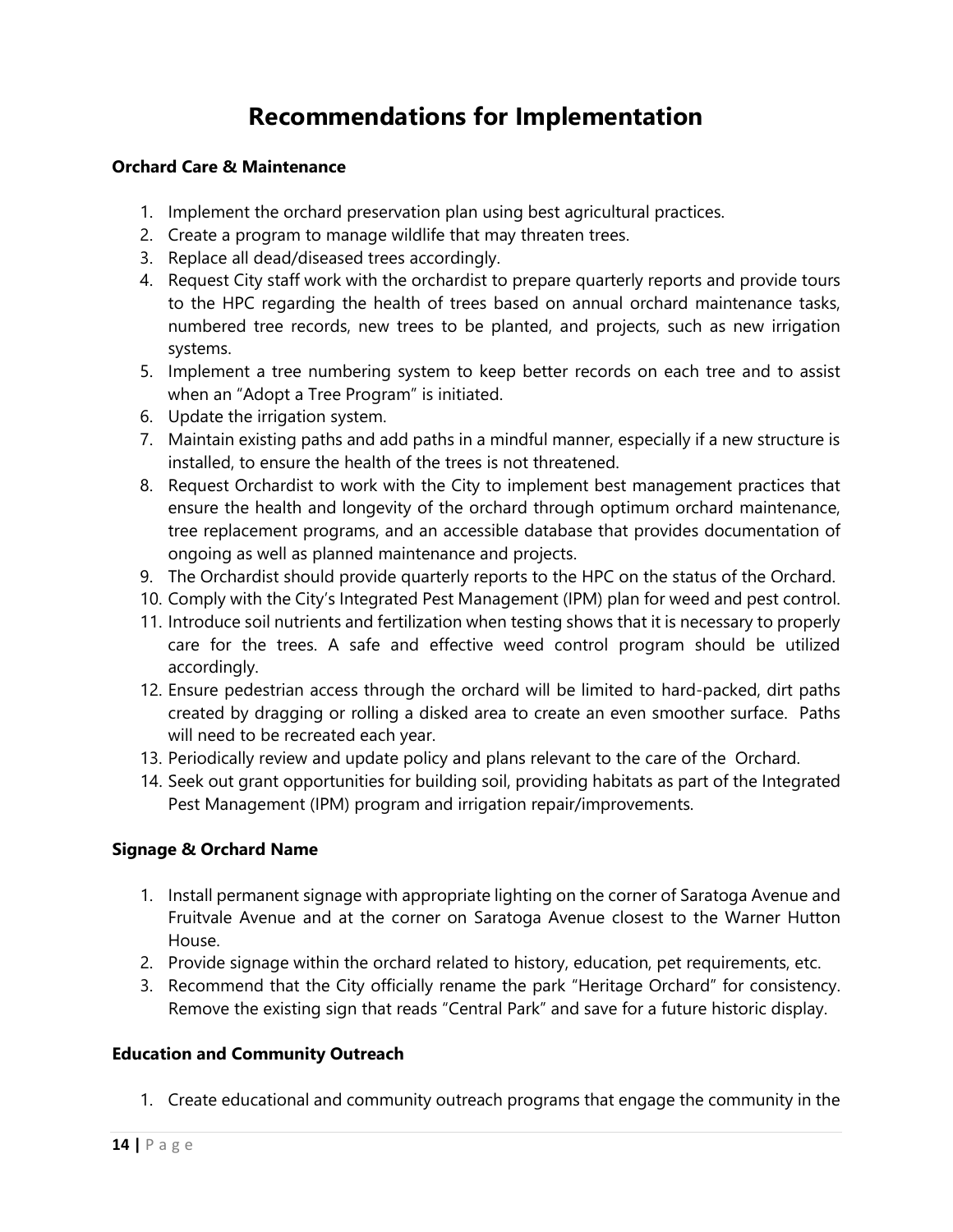preservation of the Heritage Orchard.

- 2. Introduce education programs with the orchardist and the community to ensure the security of the orchard.
- 3. Add an agriculture structure (such as, but not limited to, a barn) to educate and engage the community.
- 4. Implement the Adopt a Tree Program recommended in the 2001 plan.
- 5. Hold an Annual Harvest Day to engage the community. Saratoga residents would be guided and allowed to pick the fruit on Harvest Day using best practices.
- 6. Request City communication channels (social media, newsletters, website, video tours, etc.) to be used to share this necessary information with the community, including any educational/outreach programs, special events, and orchard program information.
- 7. The City should continue to collaborate with non-profit volunteer organizations that work to provide food for people in need to harvest the fruit. In addition, fruit will be harvested at community picking events and as a part of the adopt a tree program.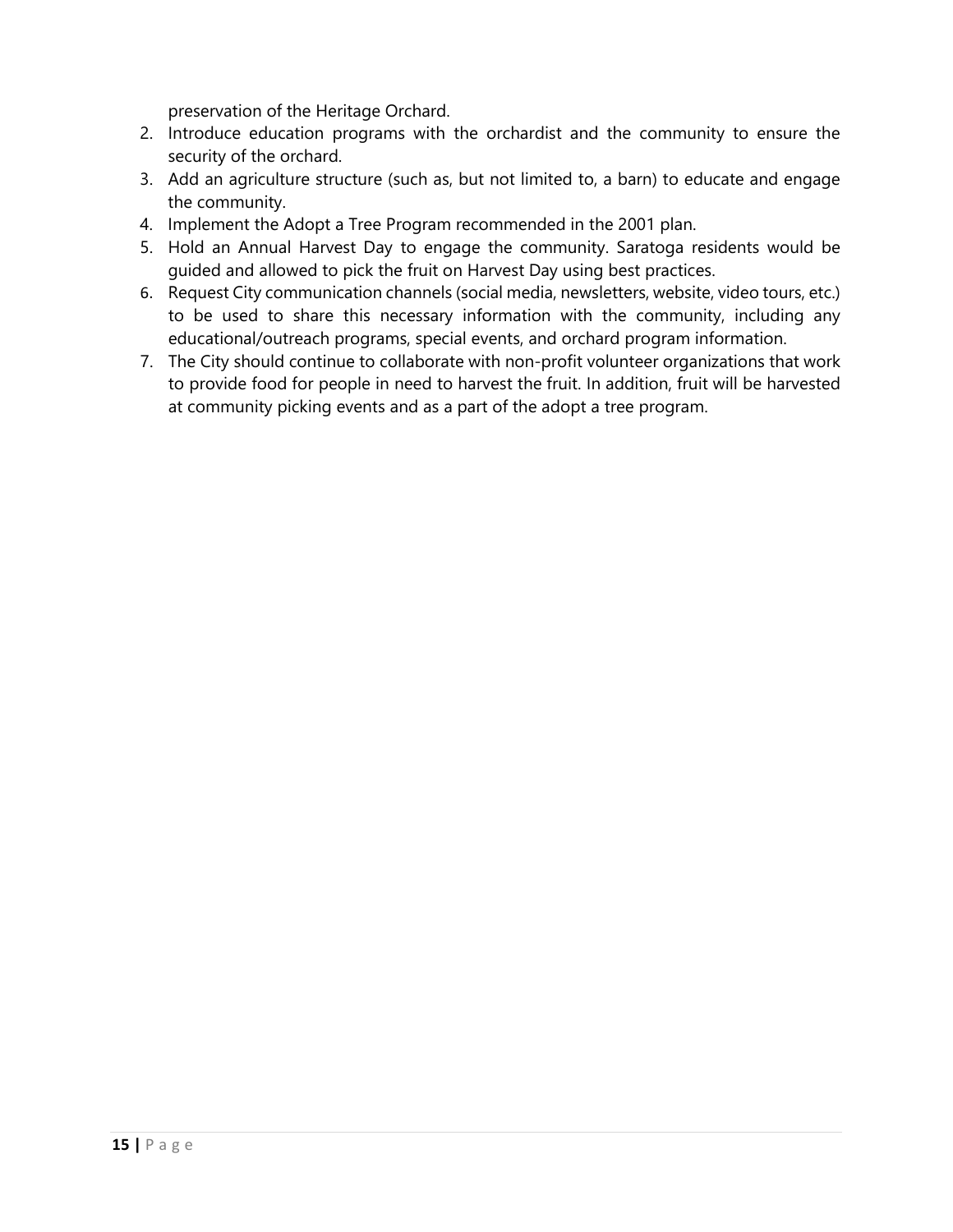### **RECOMMENDED IMPLEMENTATION OF HERITAGE ORCHARD ANNUAL MAINTENANCE & REPORTING**

| <b>Task</b>                         | <b>City</b>               | <b>Orchardist</b> | <b>Other</b> | Q <sub>1</sub><br>Jan-<br><b>March</b> | Q <sub>2</sub><br><b>April-</b><br>June | Q <sub>3</sub><br>July-<br><b>Sept</b> | Q4<br>Oct-<br><b>Dec</b> | Ongoing      |
|-------------------------------------|---------------------------|-------------------|--------------|----------------------------------------|-----------------------------------------|----------------------------------------|--------------------------|--------------|
| Identify and implement best         | $\mathsf{X}$              | $\sf X$           | Share        |                                        |                                         |                                        |                          | $\mathsf{X}$ |
| agricultural practices              |                           |                   | with HPC     |                                        |                                         |                                        |                          |              |
| Orchardist to work with City        | X                         | $\mathsf{X}$      | Share        |                                        |                                         |                                        |                          | $\mathsf{X}$ |
| to implement best                   |                           |                   | with HPC     |                                        |                                         |                                        |                          |              |
| management practices                |                           |                   |              |                                        |                                         |                                        |                          |              |
| Choose organization to              | $\boldsymbol{\mathsf{X}}$ | $\mathsf{x}$      |              |                                        | X                                       |                                        |                          |              |
| harvest fruit                       |                           |                   |              |                                        |                                         |                                        |                          |              |
| Implement tree numbering            |                           | X                 |              | X                                      |                                         |                                        |                          |              |
| and create database                 |                           |                   |              |                                        |                                         |                                        |                          |              |
| Update irrigation system            |                           | X                 |              |                                        |                                         |                                        |                          | $\mathsf{X}$ |
| Maintain paths in orchard           | $\mathsf{X}$              | X                 |              |                                        |                                         |                                        |                          | X            |
| Create program to manage            |                           | X                 |              |                                        |                                         |                                        |                          | X            |
| wildlife                            |                           |                   |              |                                        |                                         |                                        |                          |              |
| Introduce soil nutrients            |                           | X                 |              |                                        |                                         | X                                      |                          |              |
| Replace all dead/diseased           |                           | X                 |              | X                                      | X                                       | X                                      | X                        |              |
| trees                               |                           |                   |              |                                        |                                         |                                        |                          |              |
| Plant cover crops/grasses           |                           | $\mathsf{X}$      |              | X                                      | $\mathsf{X}$                            | X                                      | X                        |              |
| Quarterly report to the<br>City/HPC |                           | $\sf X$           |              | X                                      | $\mathsf{X}$                            | $\times$                               | X                        |              |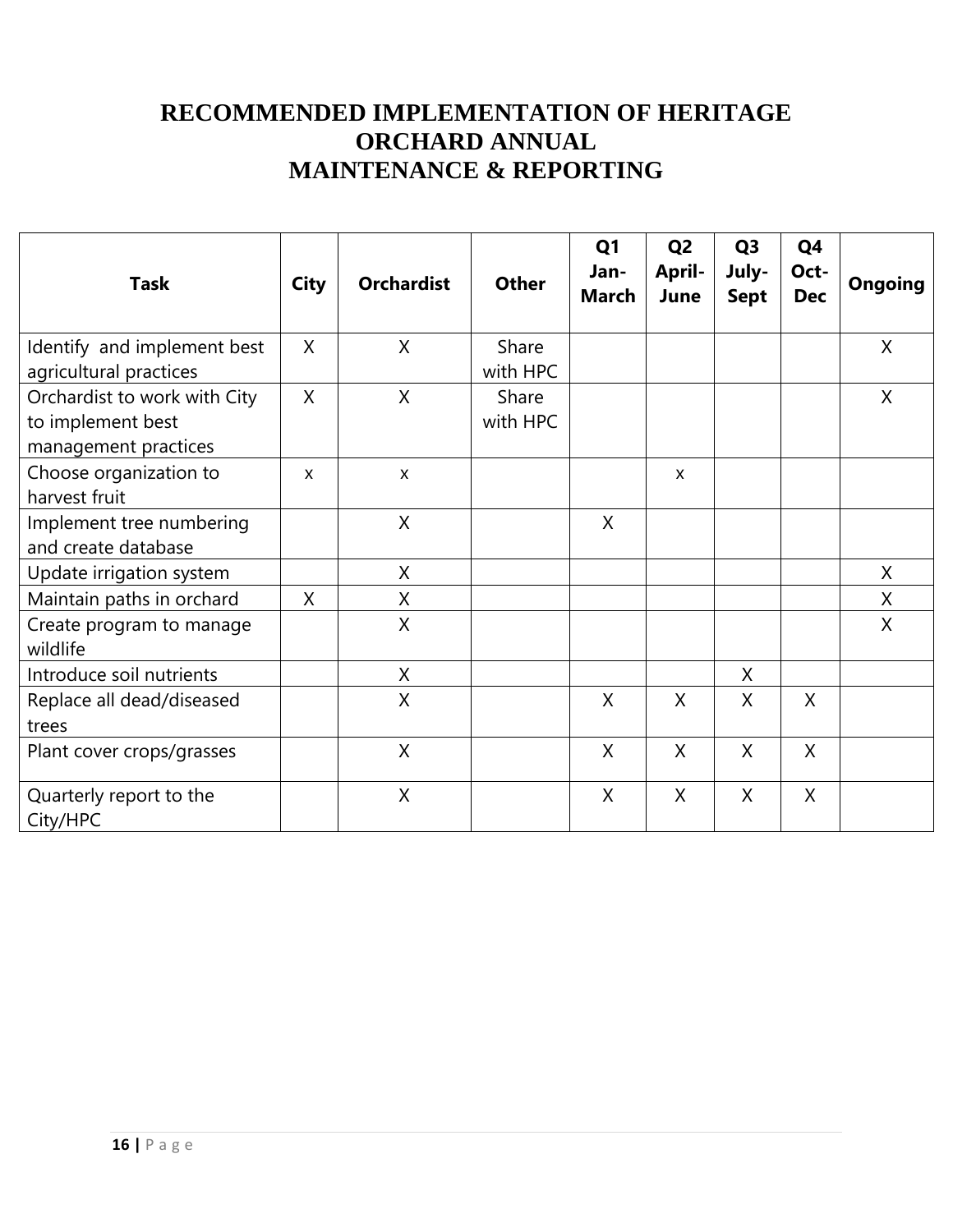# **Recommended Timeline for Implementation**

| <b>Task</b>                            | <b>City</b> | <b>HPC</b> | <b>Other</b> | 2020 | 2021 | 2022 | 2023 |
|----------------------------------------|-------------|------------|--------------|------|------|------|------|
| <b>Preserve and Protect</b>            |             |            |              |      |      |      |      |
| Make an amendment to the original      |             |            |              |      |      |      |      |
| City Council Resolution 00-049 that    | X           |            |              |      | X    |      |      |
| includes a legal land survey showing   |             |            |              |      |      |      |      |
| the boundaries of the orchard.         |             |            |              |      |      |      |      |
| Immediately update boundary,           |             |            |              |      |      |      |      |
| topographic and intensive level        |             |            |              |      |      |      |      |
| historic surveys of the Heritage       |             |            |              |      |      |      |      |
| Orchard as addenda to the              | X           |            |              |      | X    |      |      |
| Resolution 00-049 to ensure the        |             |            |              |      |      |      |      |
| Heritage Orchard will stand as is in   |             |            |              |      |      |      |      |
| perpetuity.                            |             |            |              |      |      |      |      |
| <b>Maintain</b>                        |             |            |              |      |      |      |      |
| Implement the orchard preservation     |             |            |              |      | X    |      |      |
| plan using best agricultural practices | X           |            |              |      |      |      |      |
| as agreed by the City and Orchardist   |             |            |              |      |      |      |      |
| Periodically review and update policy  |             |            |              |      |      |      |      |
| and plans relevant to the care of the  | X           |            |              | X    | X    | X    | X    |
| orchard.                               |             |            |              |      |      |      |      |
| <b>Educate</b>                         |             |            |              |      |      |      |      |
| Install permanent signage with         |             |            |              |      |      |      |      |
| appropriate lighting on the corner of  |             |            |              |      |      |      |      |
| Saratoga Avenue and Fruitvale          | X           | X          |              |      | X    |      |      |
| Avenue & at the corner on Saratoga     |             |            |              |      |      |      |      |
| avenue closest to the Warner Hutton    |             |            |              |      |      |      |      |
| House                                  |             |            |              |      |      |      |      |
| Provide signage within the orchard     |             |            |              |      |      |      |      |
| related to history, education, pet     | X           | X          |              |      | X    |      |      |
| requirements, etc                      |             |            |              |      |      |      |      |
| Recommend that the City officially     |             |            |              |      |      |      |      |
| rename the park "Heritage Orchard"     |             |            |              |      |      |      |      |
| for consistency. Remove the existing   | X           | X          |              |      | X    |      |      |
| sign that reads "Central Park" and     |             |            |              |      |      |      |      |
| save for a future historic display.    |             |            |              |      |      |      |      |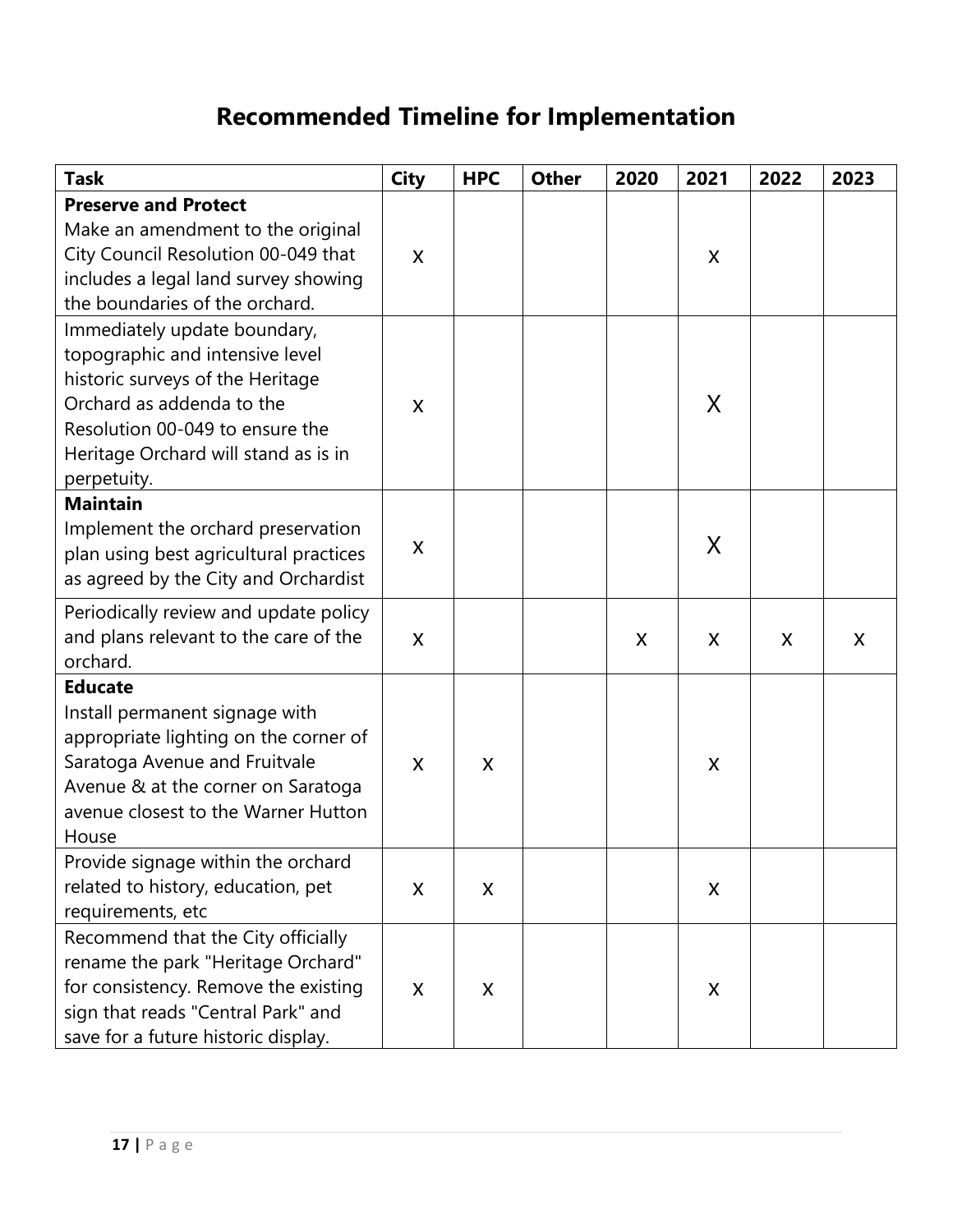| <b>Community Outreach</b>              |   |   |            |   |   |   |   |
|----------------------------------------|---|---|------------|---|---|---|---|
| Create education and community         |   |   |            |   |   |   |   |
| outreach programs that engage the      | X |   |            |   | X | X | X |
| community in the preservation of the   |   |   |            |   |   |   |   |
| Heritage Orchard                       |   |   |            |   |   |   |   |
| Introduce education programs with      |   |   |            |   |   |   |   |
| the orchardist and the community to    | X | X |            |   |   | X |   |
| ensure the security of the orchard.    |   |   |            |   |   |   |   |
| Add an agriculture structure (such as, |   |   |            |   |   |   |   |
| but not limited to, a barn) to educate |   |   |            |   |   |   |   |
| and engage the community. Barn         | X |   |            |   |   | X | X |
| could contain educational displays     |   |   |            |   |   |   |   |
|                                        |   |   |            |   |   |   |   |
| Implement the Adopt-A-Tree             |   |   |            |   |   |   |   |
| Program as recommended in the          | X |   |            |   |   | X |   |
| 2001 plan                              |   |   |            |   |   |   |   |
| Purchase a kiosk for listing those who |   |   |            |   |   |   |   |
| have adopted a tree and have an        | X |   |            |   |   | X |   |
| audio and map of Orchard highlights    |   |   |            |   |   |   |   |
| Create a video of the Heritage         |   |   |            |   |   |   |   |
| Orchard                                | X |   |            |   |   | X |   |
| Hold an Annual Harvest Day to          |   |   |            |   |   |   |   |
| engage the community. Saratoga         |   |   |            |   |   |   |   |
| residents would be guided and          | X |   | orchardist |   | X | X | X |
| allowed to pick the fruit on Harvest   |   |   |            |   |   |   |   |
| Day using best practices.              |   |   |            |   |   |   |   |
| Create outreach to managers of         |   |   |            |   |   |   |   |
| other heritage orchards locally as     |   |   |            |   |   |   |   |
| well as historical orchard managers    | X | X |            |   | X | X | X |
| for information exchange. Meet once    |   |   |            |   |   |   |   |
| a year or organize presentations to    |   |   |            |   |   |   |   |
| the public                             |   |   |            |   |   |   |   |
| Request City communication             |   |   |            |   |   |   |   |
| channels (social media, newsletters,   |   |   |            |   |   |   |   |
| website, video tours, etc.) to be used |   |   |            |   |   |   |   |
| to share necessary information with    | X |   |            | X | X | X | X |
| the community, including any           |   |   |            |   |   |   |   |
| educational/outreach programs,         |   |   |            |   |   |   |   |
| special events, and orchard program    |   |   |            |   |   |   |   |
| information.                           |   |   |            |   |   |   |   |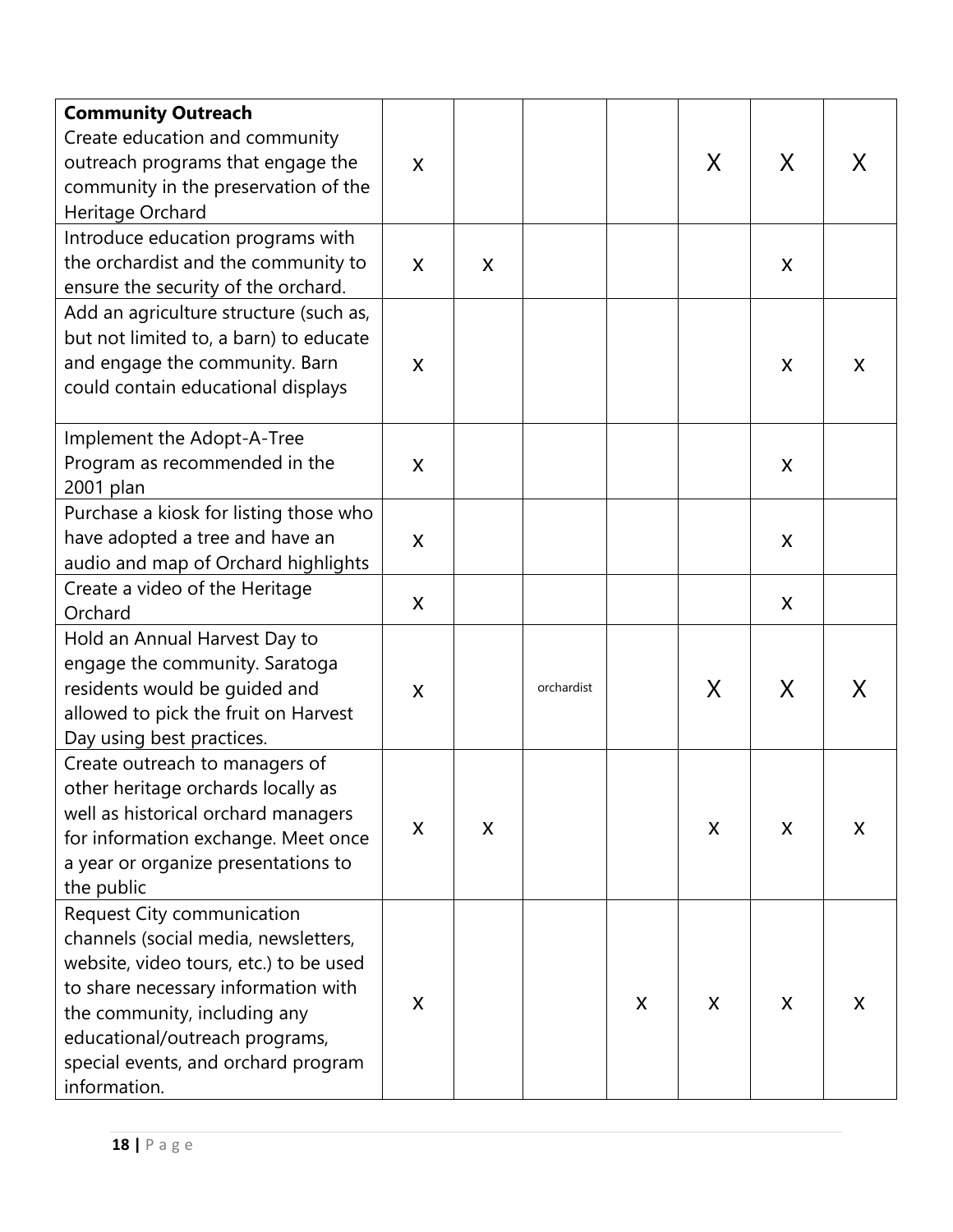| Establish communication network<br>with adjoining properties to alert<br>them of events, etc. |              |  |  |  |
|-----------------------------------------------------------------------------------------------|--------------|--|--|--|
| <b>Financial Assistance</b>                                                                   |              |  |  |  |
| Research grants available for historic                                                        | $\mathsf{X}$ |  |  |  |
| properties to offset costs.                                                                   |              |  |  |  |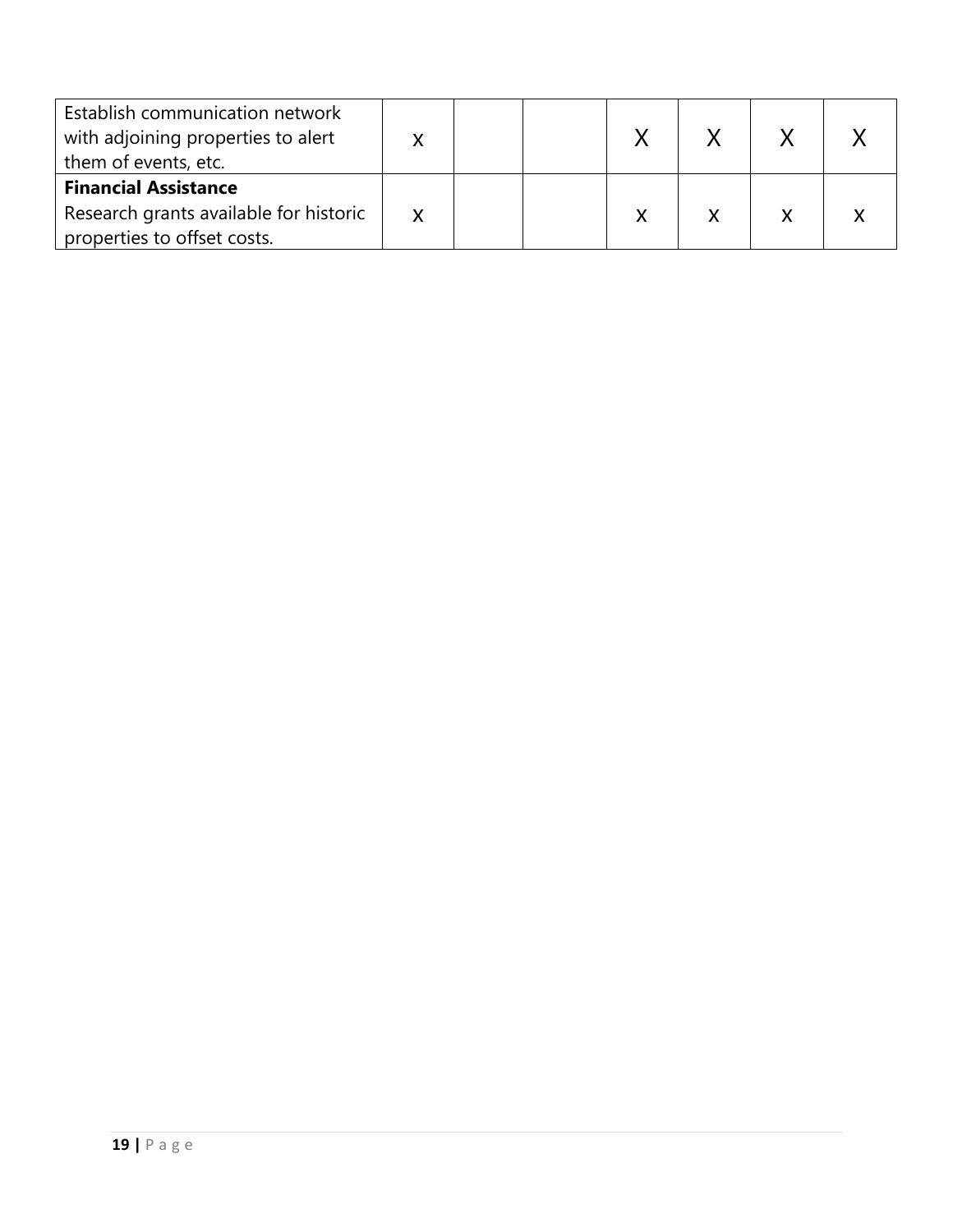### **Summary**

The Heritage Orchard is living history and considered a piece of agricultural history in Saratoga. The preservation and maintenance of the Heritage Orchard will continue to be associated with the early twentieth century horticulture and fruit growing agriculture industry, that once flourished in the Santa Clara Valley. This can be accomplished by:

- 1. Providing permanent protection using revised and updated surveys and documentation.
- 2. Utilizing and annually reviewing the best agricultural practices.
- 3. Recognizing the orchard with attractive and educational signage
- 4. Implementing educational and outreach programs, including Adopt-a-Tree, news articles, a web site, video tours, for the community.

"The best friend on earth of man is the tree. When we use the tree respectfully and economically, we have one of the greatest resources on the earth."

― Frank Lloyd Wright